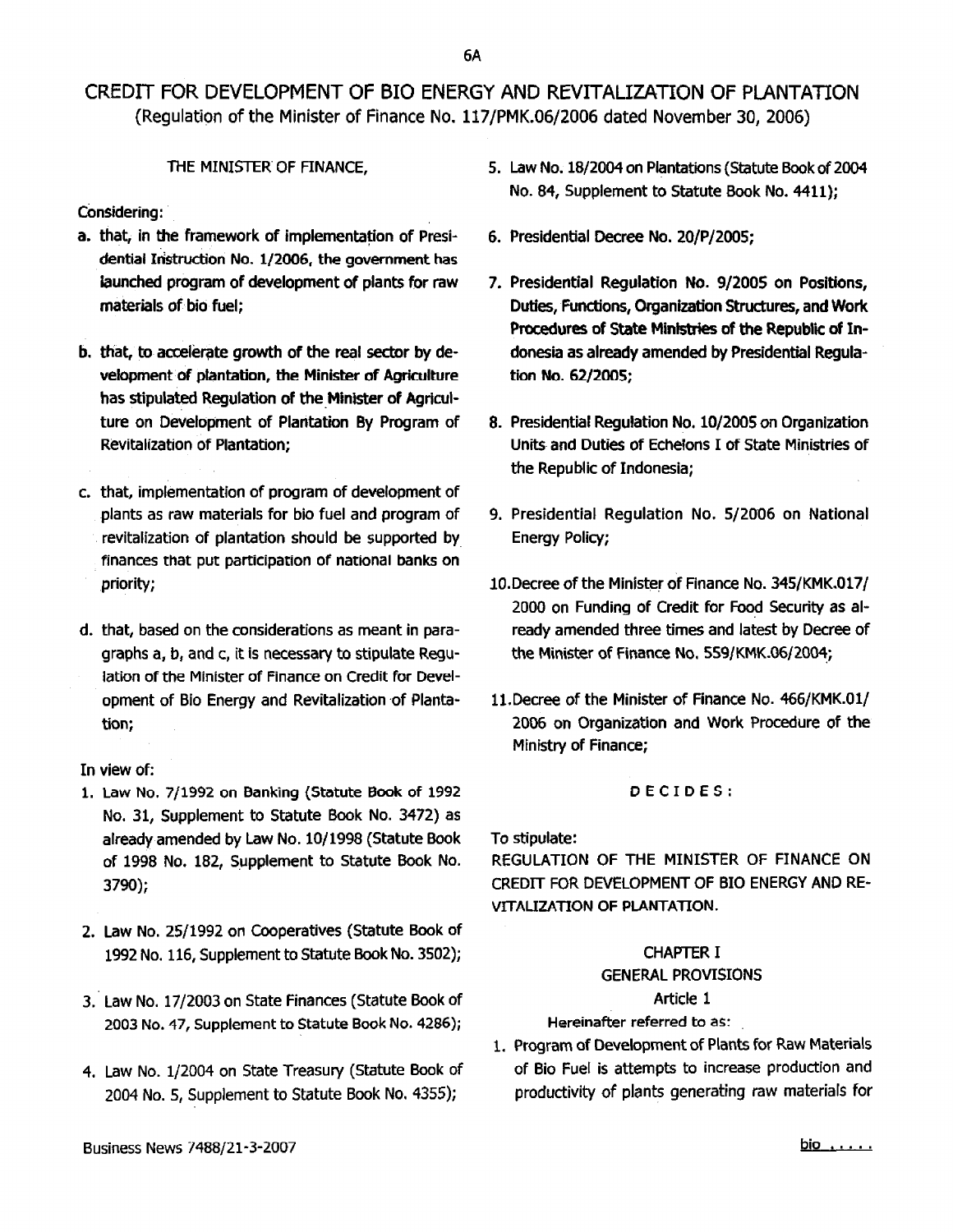bio fuel to meet demand for alternative energy sources;

- 2. Plantation Revitalization Program is attempts to accelerate development of plantation by expansion, rejuvenation, and rehabilitation of plantation plants supported by investment credit channeled by banks and interest subsidy given by government with or without participation of plantation company as partner in development of plantation, processing, and marketing of outputs.
- 3. credit for Development or BiOEnergy and RevItalization of Plantation, which is hereinafter called KPEN-RP, is credit given in the framework of supporting of Program of Development of Plants as Raw Materials for Bia Fuel and Plantation Revitalization Program.
- 4. candidate Participating Farmer is farmer registered and proposed to receive KPEN-RP as stipulated by Regent/Mayor or his authorized officer.
- 5. Participating Farmer is farmer as stipulated by Operating Bank to receive KPEN-RP based on List of Candidate Participating Farmers.
- 6. Business Partner is large private enterprise, state enterprise, regional enterprise operating plantation business that already acts in accordance with plantation business license (IUP) and/or industrial business license, or cooperatives in form of corporate body that operates plantation business.
- 7. Interest Subsidy is part of interest treated as expenses of Government in amount equal to balance between KPEN-RP rate applicable and interest rate imposed to Participating Farmer.
- 8. Unit of Cost is list of types and volumes of activities and maximum amount of per unit of volume of activity fundable by KPEN-RP, as stipulated by the Minister of Agriculture or his authorized officer.

Business News 7488/21-3~2007 (2) In **.. o."o. ..**

- 9. Operating Bank is Commercial Bankas meant in Law No. 7/1992 on Banking as already amended by Law No. 10/1998.
- 10. Cooperatives is primary cooperatives as meant in Law No. 25/1992 on Cooperatives where Candidate Participants/Participants of KPEN-RP are registered as its members.
- l1.Funding Partnership Agreement is agreement between the Director General of Treasury acting on behalf of the Minister of Finance representing the Government and Operating Bank.
- 12.Deposit Guarantee Institution is Deposit Guarantee Institution as meant in Law No. 24/2004 on Deposit Guarantee Institution.
- 13. Policy Committee and Technical Committee are committees established by the Minister of Finance with members consisting of representatives of the Ministry of Finance, the Ministry of Agriculture, the Ministry of National Development Planning/Head of National Development Planning Board, and the Coordinating Ministry for Economy.

### CHAPTER II PURPOSES

### Article 2

KPEM-RP is provided in the framework of supporting of funding for implementation of Program of Development of Plants as Raw Materials for Bio Fuel and Plantation Revitalization Program.

# CHAPTER III

## OBJECTS OF FUNDING

## Article 3

- (1) Development of plantation fundable by KPEN-RP includes expansion, rehabilitation, and rejuvenation of:
	- a., Oil palm;
	- b. Rubber; and
	- c. Cocoa.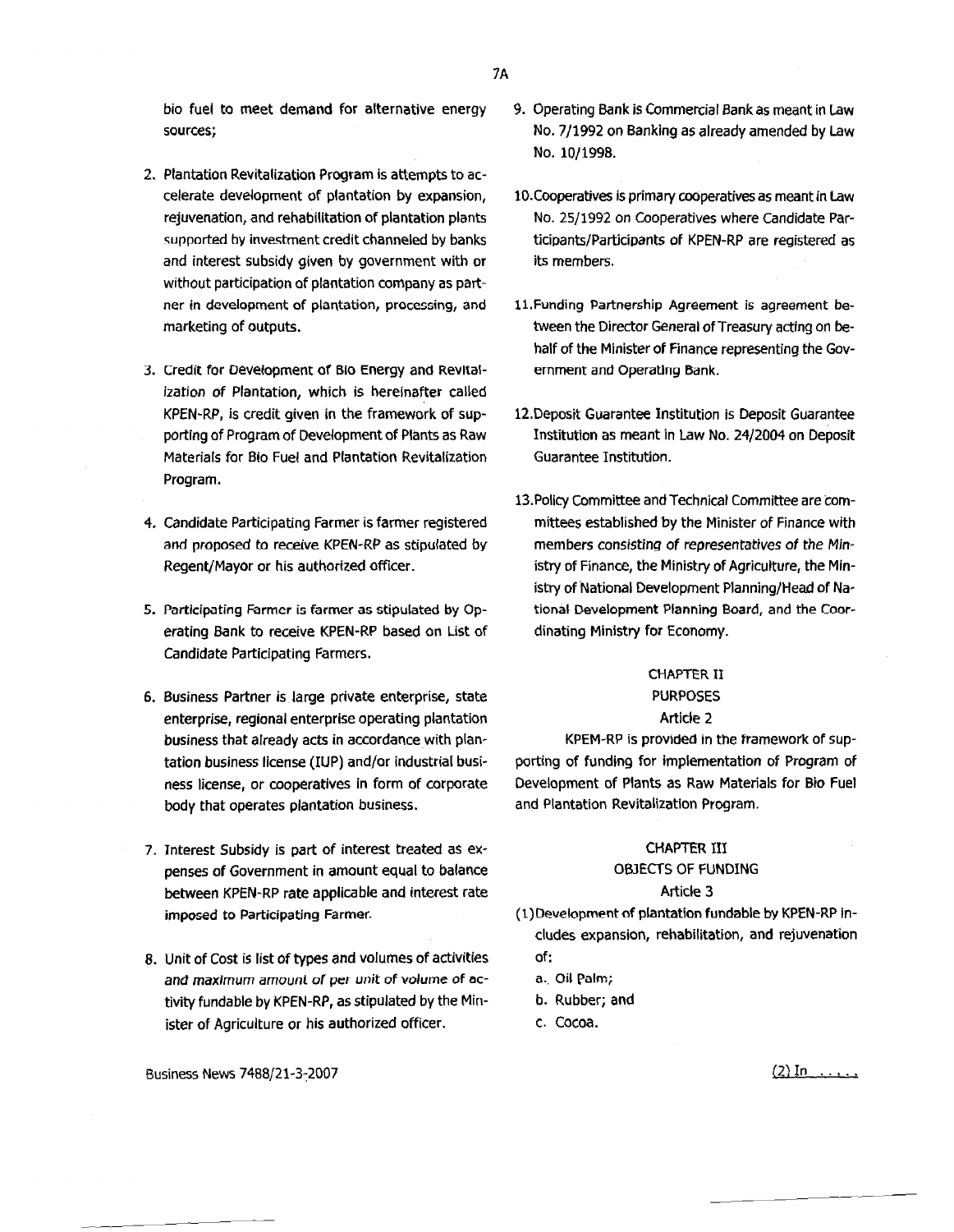- (2)ln early operation in 2006 and 2007, area for development of plantations constructed by funding not from KPEN-RP may also be funded by KPEN-RP as long as the maximum age of plants is on stage of First Year Non-Generating Plants (TBM I).
- (3}Amount of KPEN-RP as meant in paragraph (2) is stipulated by the Operating Bank based on Unit of Cost.

### Article 4

Type of plants and target of expansion, rejuvenation, and rehabilitation of plantations for each location of development of plants through Program of Development of Plants for Raw Materials of Bio Fuel and Plantation Revitalization Program are stipulated by the Minister of Agriculture or his authorized party in consideration of proposalor recommendation of Regent/Mayor.

### Article 5

KPEN-RP is given directly to Participating Farmers and/or via Business Partner.

#### CHAPTER IV

SOURCES OF FUNDING Article 6

(1)Operating Bank supplies funds for KPEN-RP.

(2)Operating Bank channels and administers KPEN-RP.

#### CHAPTER V

### FUNDING MECHANISM Article 7

- (l)The Minister of Finance c.q, the Director General of Treasury appoints Operating Bank based on application of the Bank concerned.
- (2)Operating Bank shall at least meet the following requirements: .
	- a. Submitting a written commitment for providing of funds in certain amount for KPEN-RP;
	- b. Submitting a written commitment regarding promise that the Operating Bank will take the necessary actions to guarantee supply and channeling

of KPEN-RP for which it is responsible, in amount and in time in accordance with program stipulated by the government, and to comply with all regulations in force regarding procedure of administration;

c. Having seat of office or operational office in the province where KPEN-RP is channeled.

#### Article 8

The Operating Bank stipulates Participating Farmer based on evaluation *into*fitness and properness of Candidate Participating Farmer and plantation development business proposed by the Candidate Participating Farmer based on healthy credit principles, in accordance with the laws in force.

### Article 9

- (l)The Minister of Agriculture files proposal of Annual Program and Budget for Development of Plants as Raw Materials for Bio Fuel and Plantation Revitalization Program for the following year in March of the current year to the Minister of Finance, with copies submitted to the Coordinating Minister for Economy and the State Minister for National Development Planning/Head of National Development Planning Board.
- (2)The Minister of Finance gives approval to the proposal of Annual Program and Budget for Development of Plants as Raw Materials for Bio Fuel and Plantation Revitalization Program to the Minister of Agriculture after considering the opinion of the Policy Committee regarding result of analysis of the Technical Committee.
- (3)Based on Minister of Finance's approval as meant in paragraph (2), the Minister of Agriculture stipulates Annual Program and Budget for Development of Plants for Raw Materials of Bio Fuel and Plantation Revitalization Program and submits it to the Operating Bank and Business Partner.

#### Article 10

(1) The Operating Bank arranges plan for channeling of

Business News 7488/21-3-2007

KPEN .....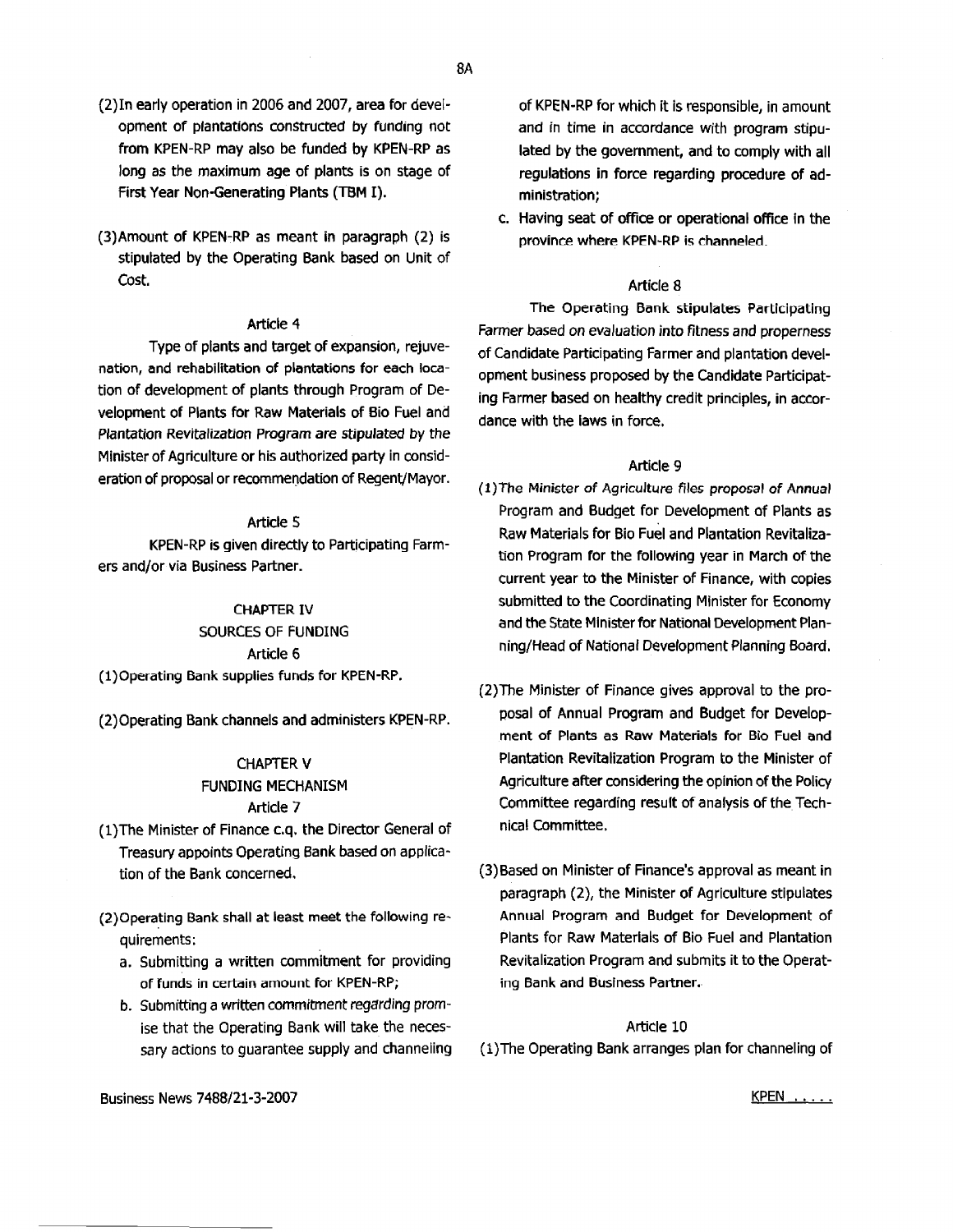KPEN-RP based on the program and budget as meant in Article 9 paragraph (3) and Unit of Cost.

(2)Plan for channeling of KPEN-RP as meant in paragraph (1) is conveyed by the Operating Bank to the Minister of Agriculture and the Minister of Finance.

#### Article 11

- (l)ln case that plantation is self constructed by Participating Farmer, withdrawal of KPEN-RP is implemented directly by the Participating Farmer.
- (2)ln case that plantation is constructed by Participating Farmer in partnership with Business Partner, withdrawal of KPEN-RP is implemented by the Business Partner based on agreement between Business Portner and Participating Farmer or his authorized party.

## CHAPTER VI CREDIT REQUIREMENTS Article 12

- (1) KPEN-RP rate is equal to market rate for similar credit provided that it shall not exceed deposit guarantee rate in Commercial Bank as stipulated by Deposit Guarantee Institution plus five percent (5%).
- (2}KPEN-RP rate as meant in paragraph (1) is reviewed and re-stipulated once in every six (6) months, namely on April 1 and October 1, based on agreement between the Government and Operating Bankafter considering the opinion of the Policy Committee regarding result of analysis of the Technical Committee.
- (3)KPEN-RP rate for the first' time is equal to market rate for similar credit upon stipulation of this Regulation providing that it shall not exceed deposit guarantee rate in Commercial Bank as stipulated by Deposit Guarantee Institution plus five percent (5%), and set forth in Funding partnership Agreement.
- (4)The Minister of Finance c.q. the Director General of Treasury notifies, in writing, about stipulation of KPEN~RP rate every time it is changed to the Operating Bank with copies submitted to the Coordinat-

Business News *7488/21-3-2007*

ing Minister for Economy, the Minister of Agriculture, ana the State Minister for National Development Planning/Head of National Development Planning Board, and carbon copy of the letter of notification, after it is signed by the Operating Bank indicating approval, is re-submitted to the Minister of Finance c.q, the Director General of Treasury.

- (S}The Minister of Finance, any time, may propose review/adjustment of KPEN-RP rate, in consideration of opinion of the Policy Committee.
- (6)Provlslons regarding stipulation of KPEN-RP rate in this Article are only applicable during development period.

#### Article 13

Risk of KPEN-RP is fully borne by the Operating Bank, and/or jointly with Business Partner, and/or jointly with credit guarantee institution, based on agreement.

### Article 14

Conditions and procedure of funding, channeling, use, administration, reporting, end monitoring of KPEN-RP are further stipulated in a separate agreement.

#### **CHAPTER VII**

#### INTEREST SUBSIDY

#### Article 15

- (1)Part of KPEN-RP rate imposed on Participating Farmer is stipulated by the Minister of Finance based on:
	- a. Proposal of the Minister of Agriculture; and
	- b. Opinion of Policy Committee regarding result of analysis of the Technical Committee.
- (2)Stipulatioo of part of interest as meant in paragraph (1) is notified, in writing, by the Minister of Finance to the Operating Bank with copies submitted to:
	- a. The Coordinating Minister for Economy;
	- b. The Minister of Agriculture; and
	- c. The State Minister for National Development Planning/Head of National Development Planning Board.

Article 16 .....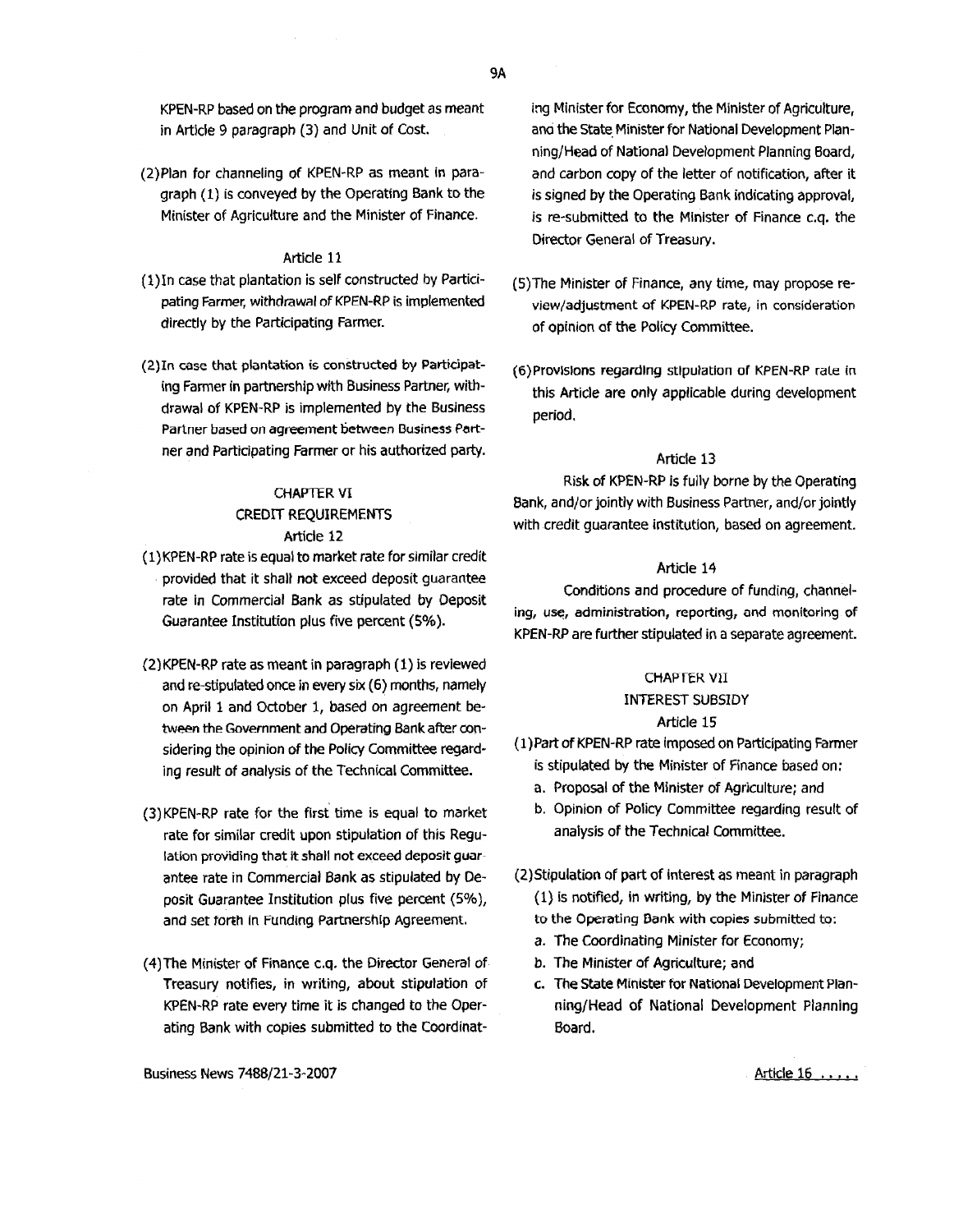## Article 16

- (l)The government gives Interest Subsidy during development period.
- (2)Development period as meant in paragraph (1) is stipulated by the Minister of Agriculture.

### Article 17

- (I)The Minister of Finance allocates Interest Subsidy in Draft of State Revenue and Expenditure Budget (RAPBN) with reference to the program and budget as meant in Article 9 paragraph (2).
- (2)Based on allocation of Interest Subsidy available in State Revenue and Expenditure Budget (APBN), the Minister of Finance issues Letter of Stipulation of Budget Unit per Work Unit (SP-SAPSK) and List of Budget Operations Form (DIPA) for Interest Subsidy.

### Article 18

- (1)KPEN-RPInterest Subsidy is paid once in every three (3) months.
- (2) Request for payment of KPEN-RP Interest Subsidy is conveyed by the Operating Bank to the Minister of Finance for attention to the Director General of Treasury, along With:
	- a. Description of calculation of payment of KPEN-RP Interest Subsidy;
	- b. Description of mutation of credit account of each KPEN-RP recipient;
	- c. Receipt of payment of KPEN-RP Interest Subsidy signed by Director of the Operating Bank or his authorized officer.
- (3) Payment of KPEN-RP Interest Subsidy is made based on records on channeling of KPEN-RP conveyed by the Operating Bank.
- (4)In the framework of evaluation of compliance with regulations on channeling of KPEN-RP and inspection into verity of calculation of Interest Subsidy already paid as meant in paragraph (3), verification is

performed jointly by the Ministry of Finance c.q. the Directorate General of Treasury and the Ministry of Agriculture c.q, the Directorate General of Plantation, periodically or incidentally.

### CHAPTER VIII

# DEVELOPMENT, CONTROL, AND EVALUATION Article 19

- (1)Development and control of operation of KPEN-RP are carried out by the Minister of Finance, the Minis~ ter of Agriculture, and the Governor/Regent/Mayor in accordance with their respective duties and au~ thorities.
- (2)Meeting for evaluation of operation of KPEN-RP is held periodically or incidentally at the initiative of the Minister of Finance and/or the Minister of Agri~ culture, or his authorized party, with the involvement of related parties.

## CHAPTER IX AUDIT

### Article 20

- (l)The Minister of Finance and/or the Minister of Agriculture, any time, may perform audit into realization of channeling and use of KPEN-RP by Business Partner and Operating Bank.
- (2)In performing audit as meant in paragraph (1), the Minister of Finance and/or the Minister of Agriculture may ask for assistance of internal or external auditor,
- (3) Obligations of Operating Bank and/or Business Partner:
	- a. To convey related records and documents;
	- b. To give response or answer to matters questioned or needing clarification;
	- c. To have a cooperative attitude in relation to performance of audit.

## CHAPTER X REPORTS

Article 21 .....